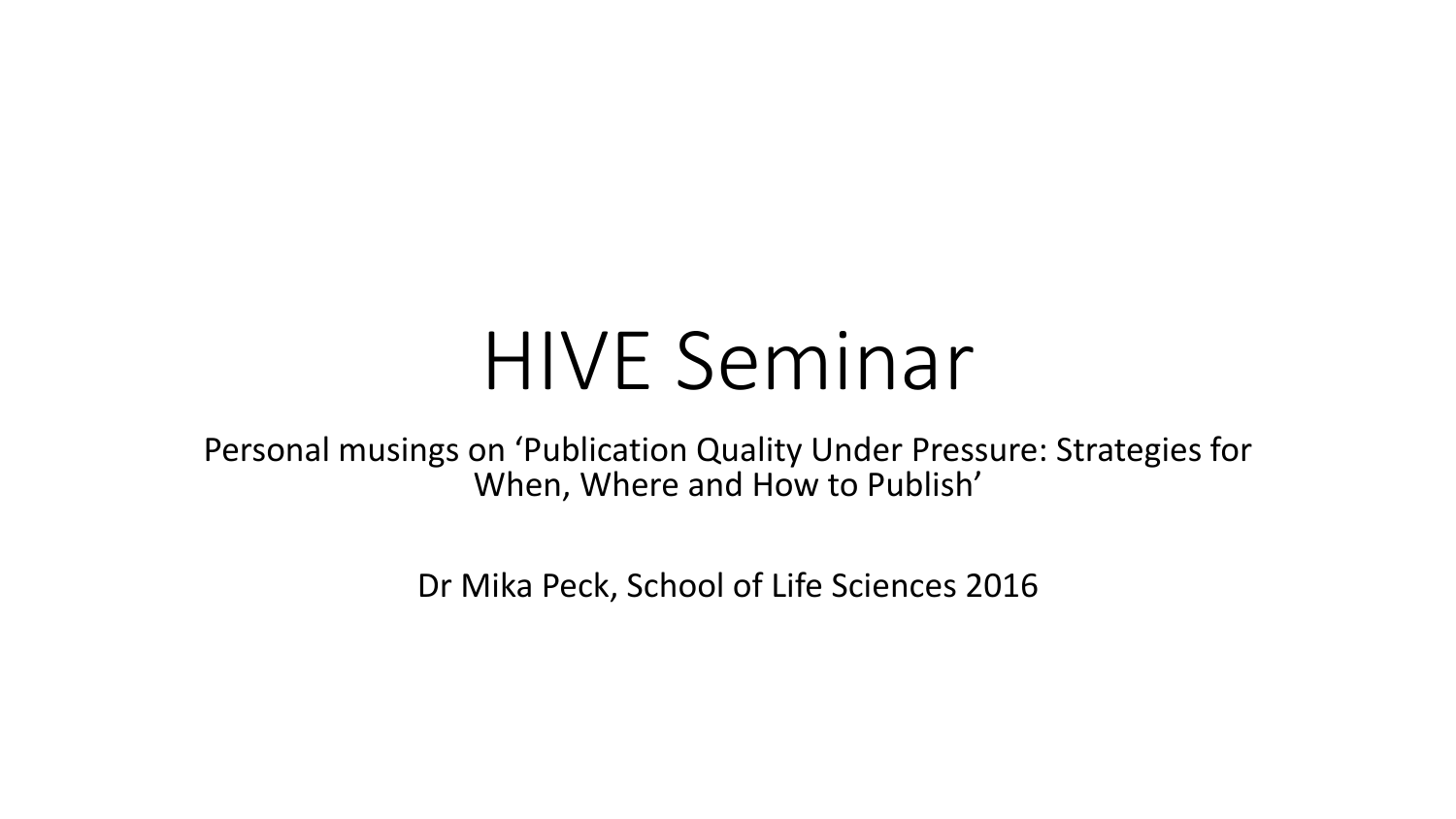### **OUTPUTS IMPACTS**











-<br>Mika Peck - James Thorn - Ana Mariscal -<br>- Abigail Baird - Diego Tirira - Dominic Kniveton

#### Received: 5 January 2010 / Accepted: 1 May 2010<br>
C Springer Science / Brasiness Media, LLC 2010

Abstrat Bures localid pilde modery (føder Josevega, omkrets in til Choco December 1991 (føder 1992) (føder 1992) (føder 1992) (føder 1992) (føder 1992) (føder 1992) (føder 1992) (føder 1992) (føder 1992) (føder 1992) (fød

M. Pask (5:3)<br>University of Sames, AMS Building, Falmer, Brighton BN1 9Q1, UK.<br>cottail: m.tpsck@tatsert.ac.uk  $L$  Them - A. Bain!<br> $\label{eq:1}$  Natural Penna is Research Group, School of Social Sciences and Law, Order<br>I Breston University. Online OX1 082: UK









**TESORO ESCONDIDO SPIDER MONKEY RESERVE** 

This 700 hectare "Hidden Treasure" reserve lies within the Chocoan Biodiversity hotspot of North West Ecuador, one of the most threatened rainforest ecosystems in the world.

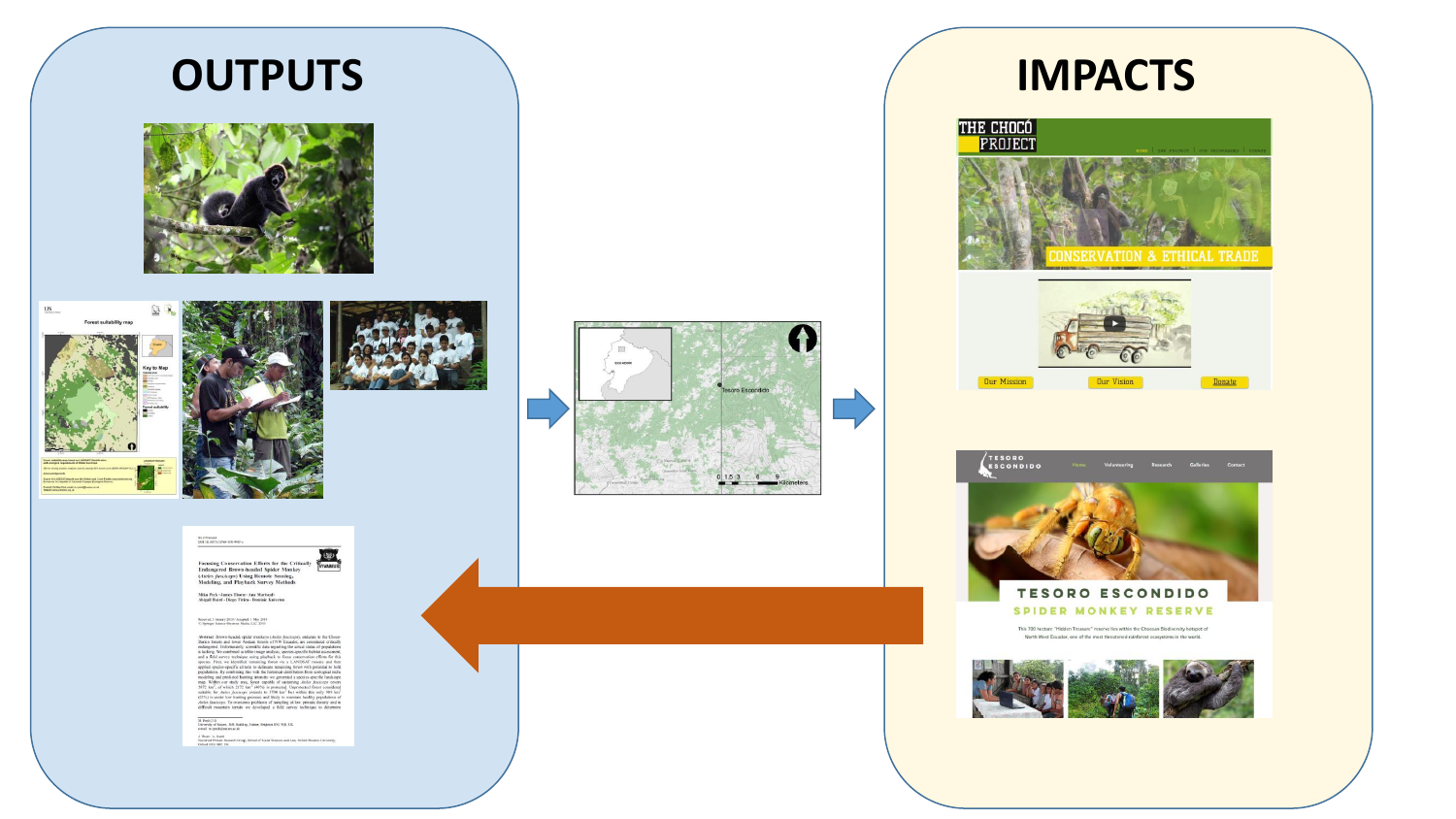Agendas of **disciplines, funders,** government, and others seeking to influence the types of research that get published and where

Disciplines cover the full spectrum from Basic (Pure) Research to Applied Research



**CONSERVATION BIOLOGY**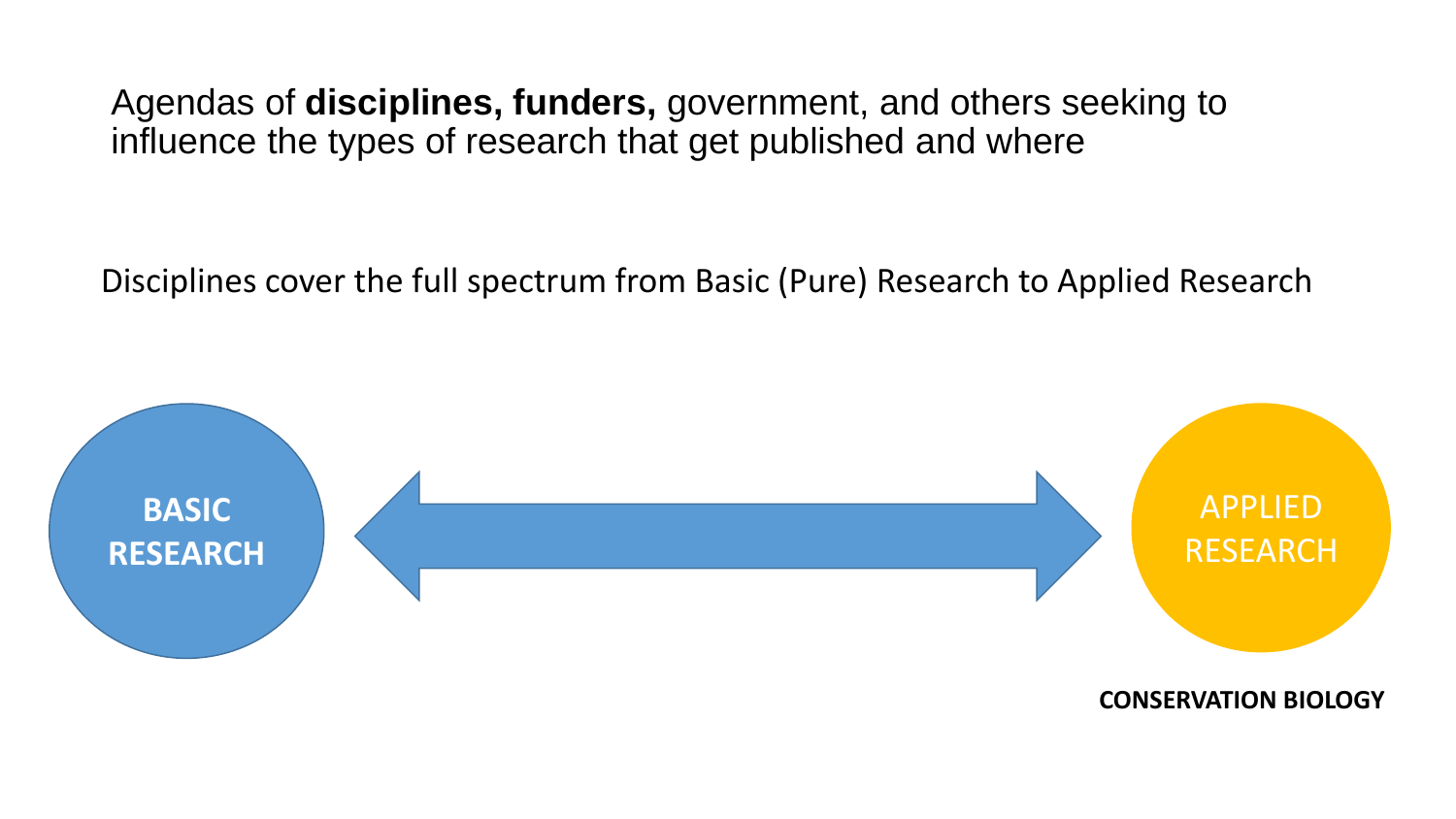#### **Influence of government/Institution – Research Assessment Exercises**

OUTPUTS (Top 4 Research Publications)

IMPACTS (Case Study of Impact)

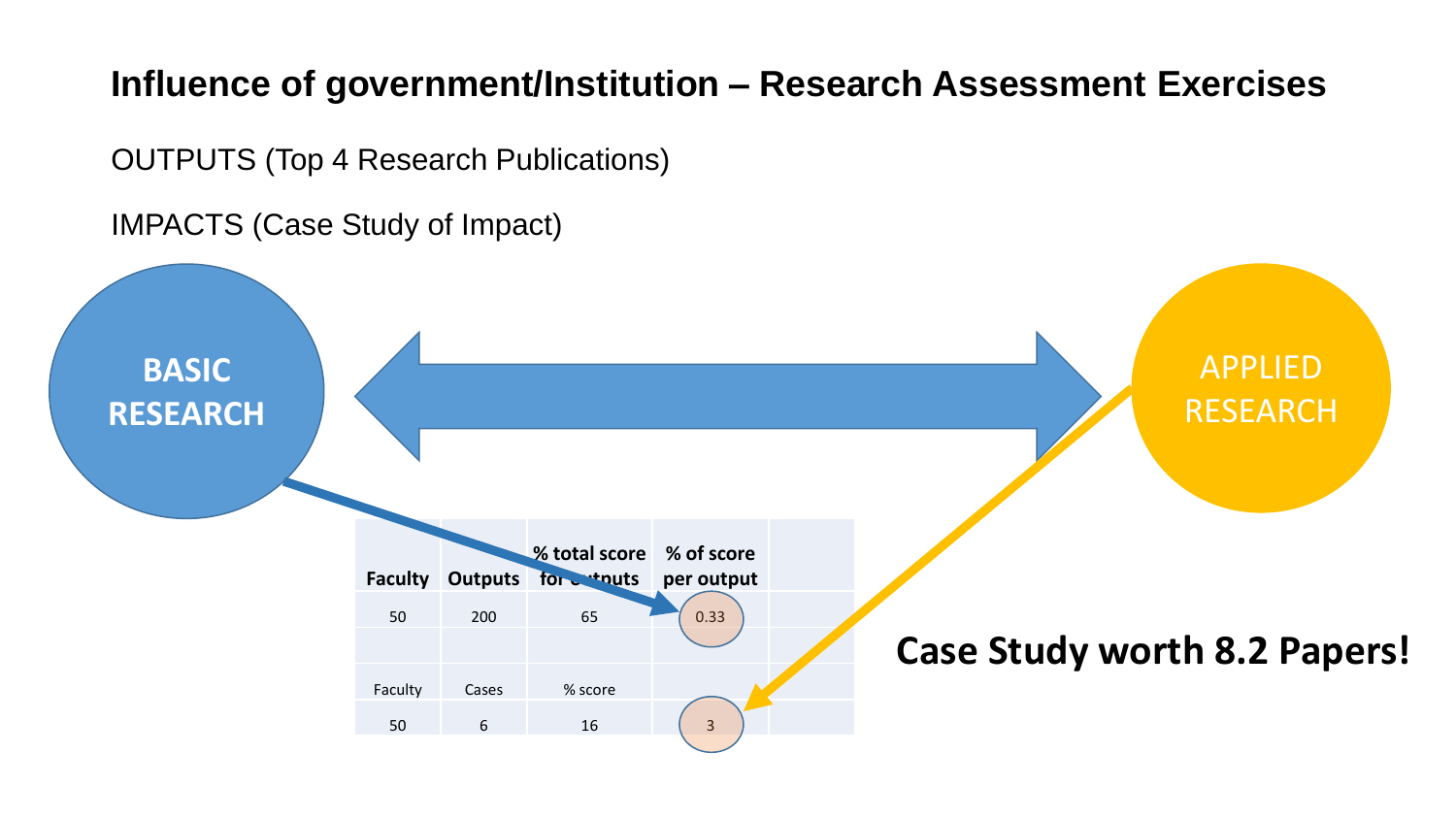#### **Conflicting definitions and perceptions of publication quality**

'…is it better to submit a paper in a

- high IF journal,
- a paper that has been highly cited, even if it appears in a low IF journal,
- or a paper that the **submitter believes is their best work**?' [1]

[1] Eyre-Walker, Adam and Stoletzki, Nina (2013) *[The assessment of science: the relative merits of post-](http://sro.sussex.ac.uk/46626/) publication review, the impact factor, and the number of citations.* PLOS Biology, 11 (10). e1001675. ISSN 1544-9173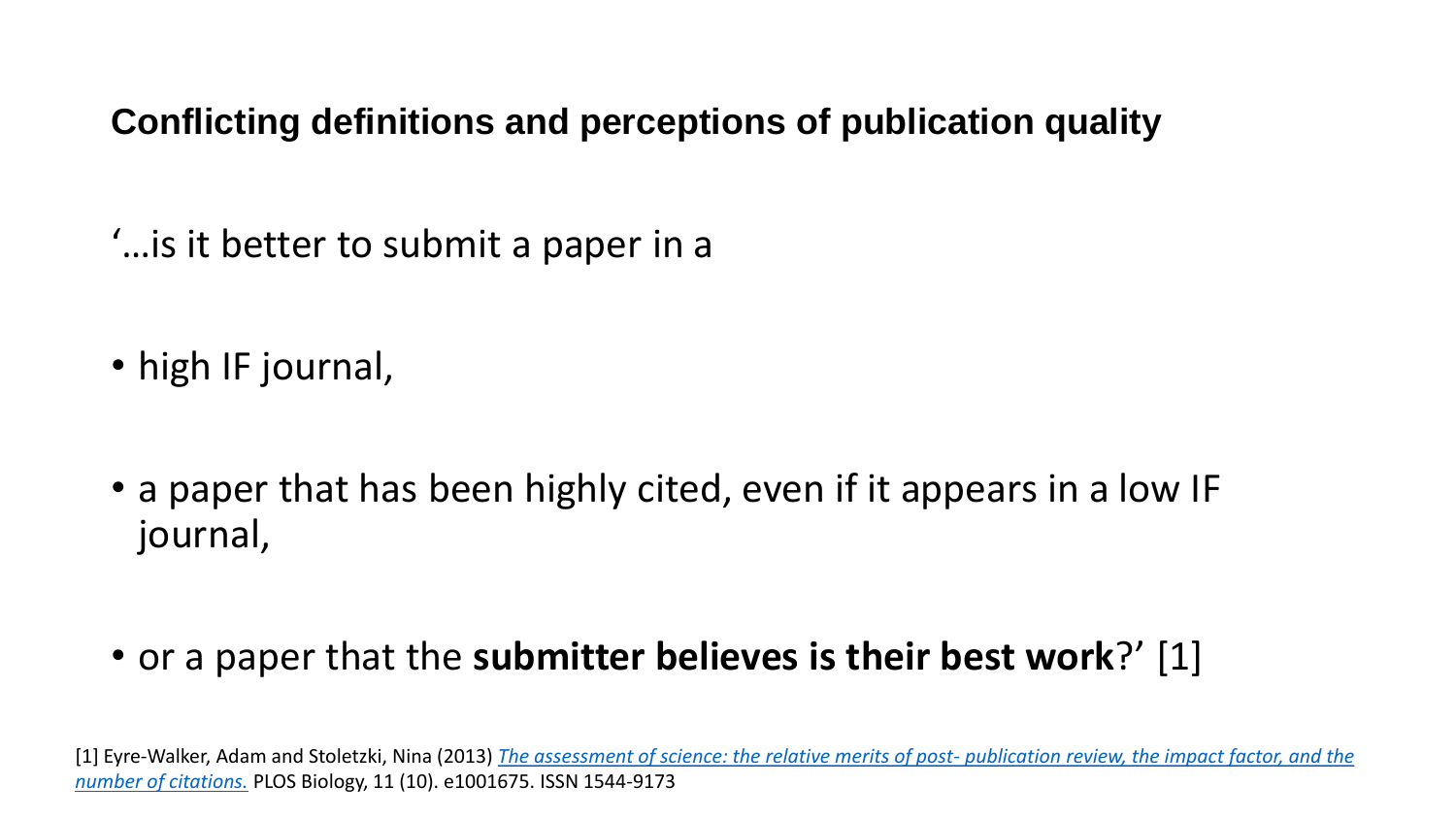#### **The assessment of science: the relative merits of post- publication review, the impact factor, and the number of citations**

Eyre-Walker & Stoletzki (2013) investigated 3 methods of assessing the merit of a scientific publication:

- subjective post-publication peer review (as per REF 2014)
- the number of citations a paper accrues
- Impact factor of Journal

#### **Datasets investigated**

- Wellcome Trust (WT)
- Faculty of 1000 (F1000) database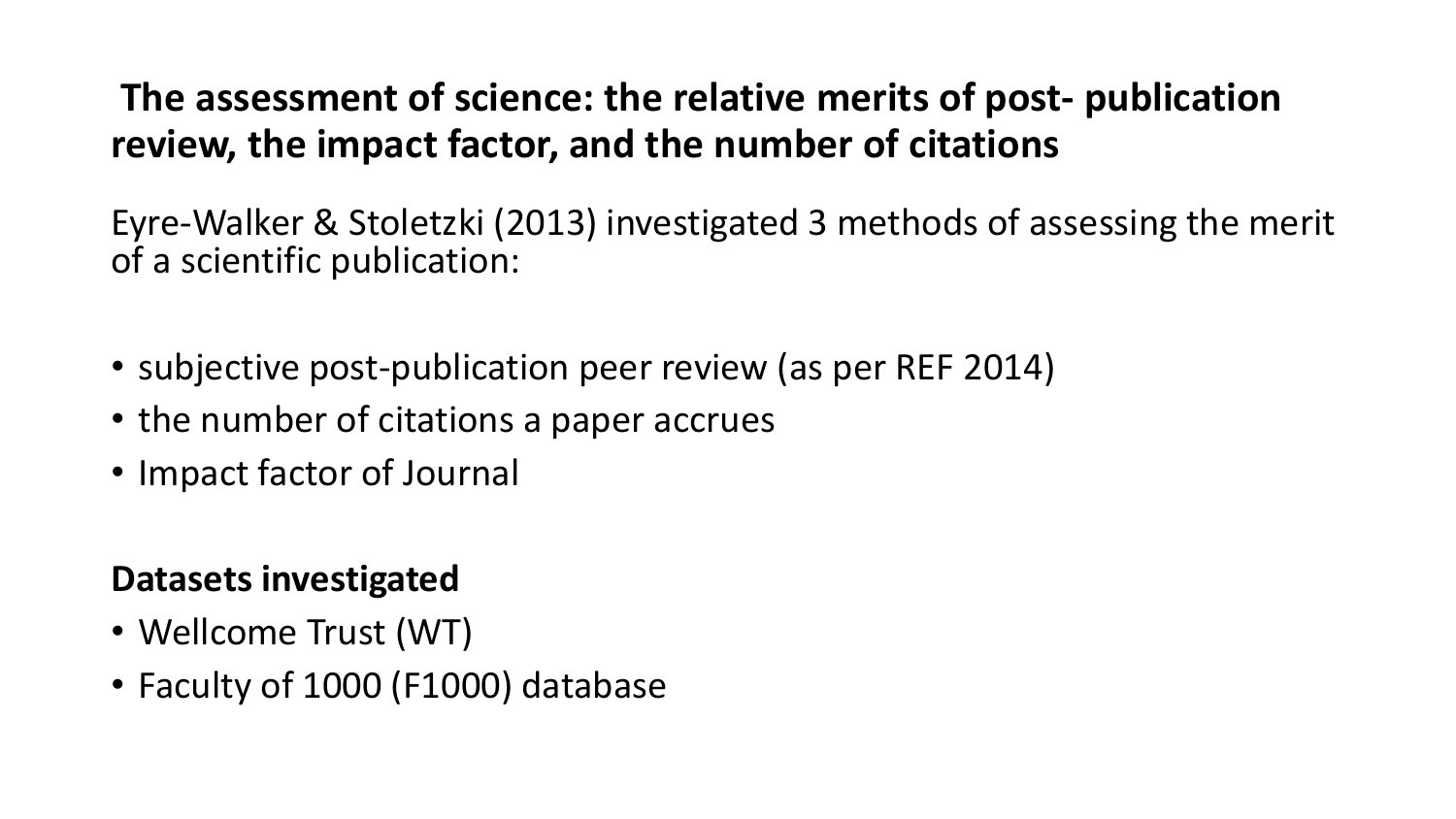### **Results: Subjective Assessment of Merit (i.e. REF 2014)**

• Correlations between assessor scores low (40% by chance alone)

|                       | <b>Correlation btw assessors</b> |      |             |
|-----------------------|----------------------------------|------|-------------|
| Welcome Trust dataset | 47%                              | 0.36 | $\le 0.001$ |
| Faculty 1000 dataset  | 50%                              | 0.26 | $\le 0.001$ |

- Strong correlation between assessor score and Impact Factor of Journal.
- **SO** either high IF journals publish papers of greater merit **OR** assessors biased by high IF journals
- Using number of citations to define merit STILL found positive partial correlations between assessor and Impact Factor of journal

[1] Eyre-Walker, Adam and Stoletzki, Nina (2013) *[The assessment of science: the relative merits of post-](http://sro.sussex.ac.uk/46626/) publication review, the impact factor, and the number of citations.* PLOS Biology, 11 (10). e1001675. ISSN 1544-9173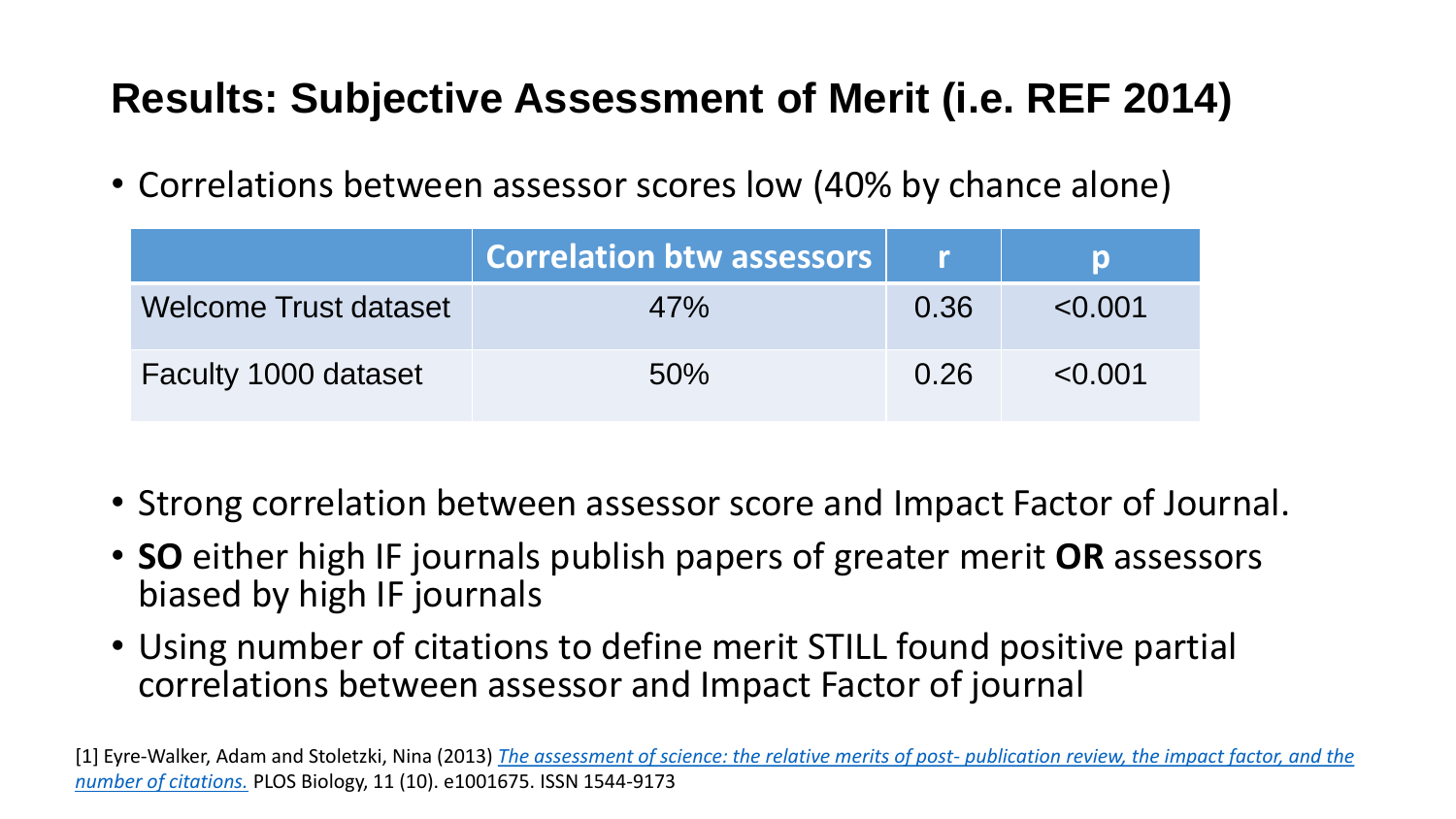#### **Results: Subjective Assessment of Merit (i.e. REF 2014)**



Figure 3. The proportion of papers, with between 90 and 110 citations in the F1000 dataset, scored in each category as a function of the IF of the journal in which the paper was published. The numbers of papers in each category are 131, 194, and 128 for IF<10, 10<IF<20, and IF>20, respectively. doi:10.1371/journal.pbio.1001675.g003

'Overall it seems that subjective assessments of science are poor, they do not correlate strongly with each other and they appear to be *strongly influenced by the journal in which the paper was published*, with *papers in high ranking journals being afforded a higher score that their intrinsic merit warrants*.'

[1] Eyre-Walker, Adam and Stoletzki, Nina (2013) *[The assessment of science: the relative merits of post-](http://sro.sussex.ac.uk/46626/) publication review, the impact factor, and the number of citations.* PLOS Biology, 11 (10). e1001675. ISSN 1544-9173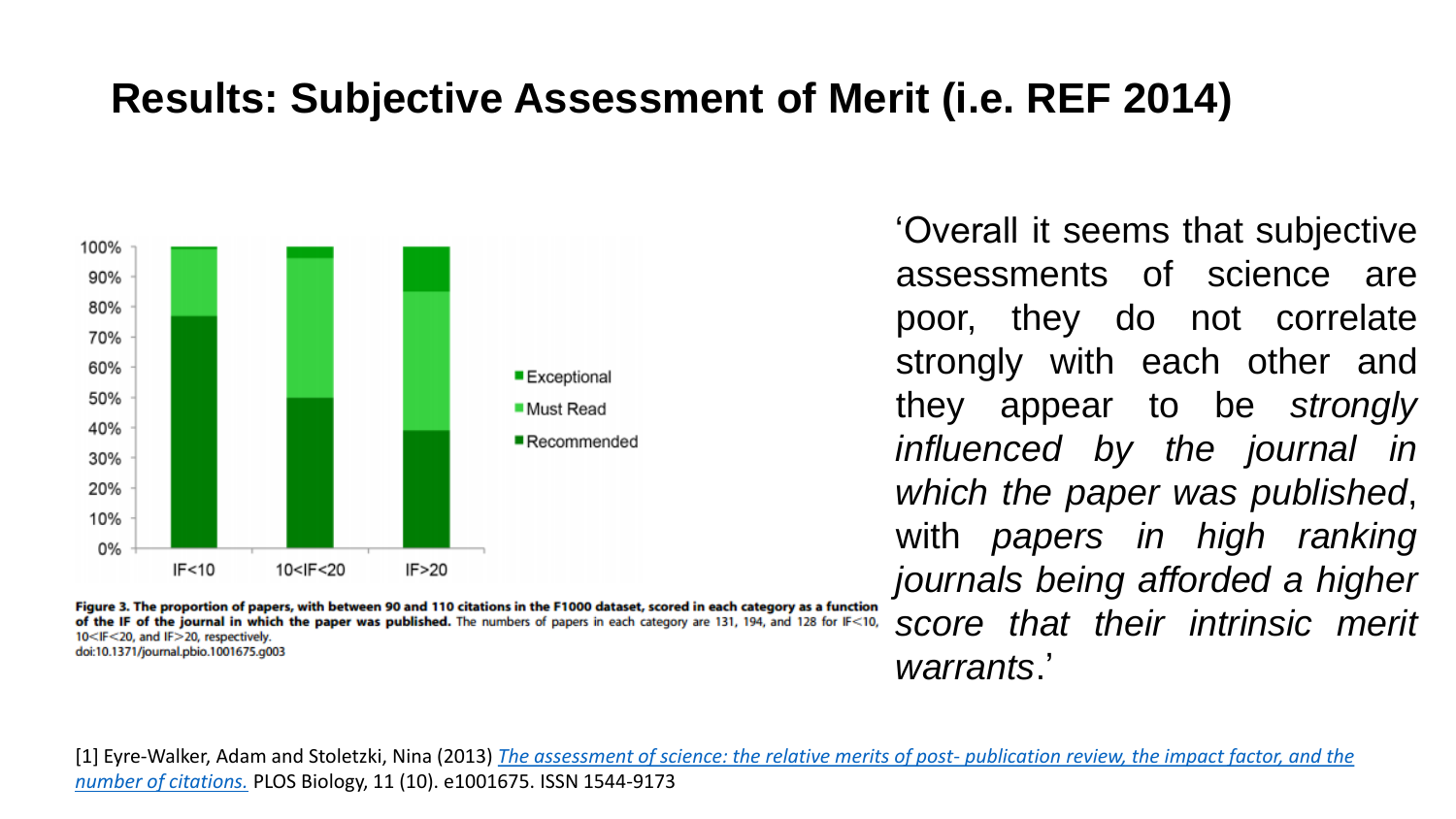## Conclusions

- '…**none of the measures of scientific merit that we have investigated are reliable**. In particular subjective peer review is error prone, biased, and expensive; we must therefore question whether using peer review in exercises such as the RAE and the REF is worth the huge amount of resources spent on them.' [2008 RAE cost £12 Million to Gov and £47 to Universities]
- Ultimately the only way to obtain (a largely) unbiased estimate of merit is to have **pre-publication assessment**, by several independent assessors, of manuscripts **devoid of author's names and addresses**. Nevertheless this will be a noisy estimate of merit unless we are